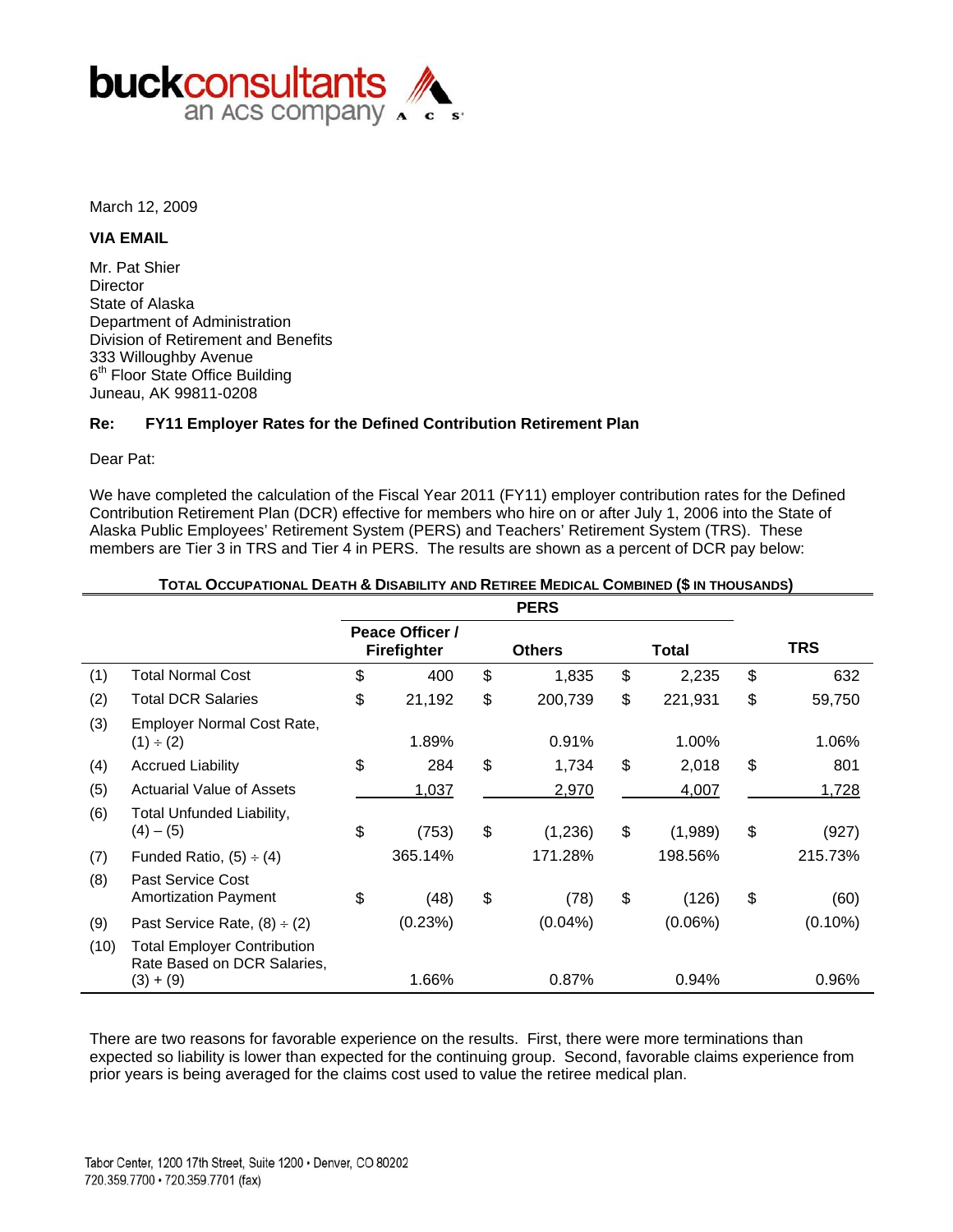|      |                                                                                  |                                       | OCCUPATIONAL DEATH & DISABILITY (\$ IN THOUSANDS) |               |              |
|------|----------------------------------------------------------------------------------|---------------------------------------|---------------------------------------------------|---------------|--------------|
|      |                                                                                  |                                       | <b>PERS</b>                                       |               |              |
|      |                                                                                  | Peace Officer /<br><b>Firefighter</b> | <b>Others</b>                                     | <b>Total</b>  | <b>TRS</b>   |
| (1)  | <b>Total Normal Cost</b>                                                         | \$<br>295                             | \$<br>645                                         | \$<br>940     | \$<br>189    |
| (2)  | <b>Total DCR Salaries</b>                                                        | \$<br>21,192                          | \$<br>200,739                                     | \$<br>221,931 | \$<br>59,750 |
| (3)  | Employer Normal Cost Rate,<br>(1) ÷ (2)                                          | 1.39%                                 | 0.32%                                             | 0.42%         | 0.32%        |
| (4)  | <b>Accrued Liability</b>                                                         | \$<br>159                             | \$<br>83                                          | \$<br>242     | \$<br>44     |
| (5)  | <b>Actuarial Value of Assets</b>                                                 | 846                                   | 442                                               | 1,288         | 420          |
| (6)  | Total Unfunded Liability,<br>$(4) - (5)$                                         | \$<br>(687)                           | \$<br>(359)                                       | \$<br>(1,046) | \$<br>(376)  |
| (7)  | Funded Ratio, $(5) \div (4)$                                                     | 532.08%                               | 532.53%                                           | \$<br>532.23% | 954.55%      |
| (8)  | Past Service Cost<br><b>Amortization Payment</b>                                 | \$<br>(44)                            | \$<br>(22)                                        | \$<br>(66)    | \$<br>(24)   |
| (9)  | Past Service Rate, $(8) \div (2)$                                                | $(0.21\%)$                            | $(0.01\%)$                                        | (0.03%)       | $(0.04\%)$   |
| (10) | <b>Total Employer Contribution</b><br>Rate Based on DCR Salaries,<br>$(3) + (9)$ | 1.18%                                 | 0.31%                                             | 0.39%         | 0.28%        |

#### **OCCUPATIONAL DEATH & DISABILITY (\$ IN THOUSANDS)**

# **RETIREE MEDICAL (\$ IN THOUSANDS)**

|      |                                                                           |                                       | <b>PERS</b>   |               |              |
|------|---------------------------------------------------------------------------|---------------------------------------|---------------|---------------|--------------|
|      |                                                                           | Peace Officer /<br><b>Firefighter</b> | <b>Others</b> | Total         | <b>TRS</b>   |
| (1)  | <b>Total Normal Cost</b>                                                  | \$<br>105                             | \$<br>1,190   | \$<br>1,295   | \$<br>443    |
| (2)  | <b>Total DCR Salaries</b>                                                 | \$<br>21,192                          | \$<br>200,739 | \$<br>221,931 | \$<br>59,750 |
| (3)  | Employer Normal Cost Rate,<br>$(1) \div (2)$                              | 0.50%                                 | 0.59%         | 0.58%         | 0.74%        |
| (4)  | <b>Accrued Liability</b>                                                  | \$<br>125                             | \$<br>1,651   | \$<br>1,776   | \$<br>757    |
| (5)  | <b>Actuarial Value of Assets</b>                                          | 191                                   | 2,528         | 2,719         | 1,308        |
| (6)  | Total Unfunded Liability,<br>$(4) - (5)$                                  | \$<br>(66)                            | \$<br>(877)   | \$<br>(943)   | \$<br>(551)  |
| (7)  | Funded Ratio, $(5) \div (4)$                                              | 152.80%                               | 153.12%       | 153.10%       | 172.79%      |
| (8)  | Past Service Cost<br><b>Amortization Payment</b>                          | \$<br>(4)                             | \$<br>(56)    | \$<br>(60)    | \$<br>(36)   |
| (9)  | Past Service Rate, $(8) \div (2)$                                         | $(0.02\%)$                            | $(0.03\%)$    | $(0.03\%)$    | $(0.06\%)$   |
| (10) | Total Employer Contribution<br>Rate Based on DCR Salaries,<br>$(3) + (9)$ | 0.48%                                 | 0.56%         | 0.55%         | 0.68%        |

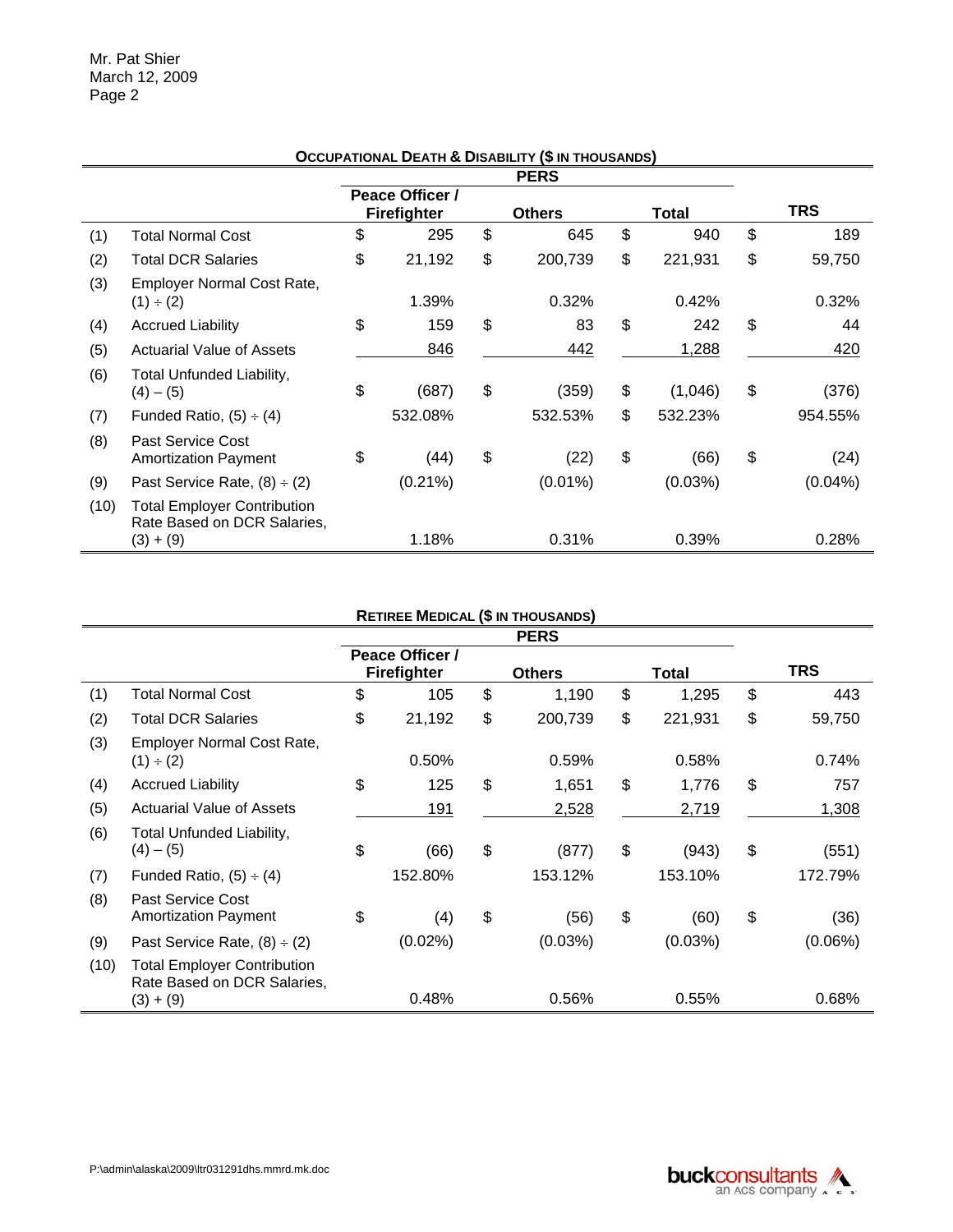# **MEMBER CENSUS INFORMATION**

The data for the DCR plan was provided by the State during the standard data collection process for PERS and TRS and was analyzed for consistency and reasonability. Below is a summary of the member information.

|                                 |                        | <b>PERS</b>   |          |          |  |
|---------------------------------|------------------------|---------------|----------|----------|--|
|                                 | <b>Peace Officer /</b> |               |          |          |  |
|                                 | <b>Firefighter</b>     | <b>Others</b> | Total    | TRS      |  |
| Number                          | 390                    | 4,662         | 5,052    | 1,198    |  |
| Average Age                     | 33.04                  | 37.36         | 37.03    | 36.82    |  |
| <b>Average Credited Service</b> | 0.94                   | 0.91          | 0.91     | 1.29     |  |
| <b>Average Annual Earnings</b>  | \$54,339               | \$43,058      | \$43,929 | \$49,874 |  |
| Average Entry Age               | 32.10                  | 36.45         | 36.12    | 35.53    |  |

# **ASSET INFORMATION**

| <b>OCCUPATIONAL DEATH &amp; DISABILITY (\$ IN THOUSANDS)</b>                     |             |         |
|----------------------------------------------------------------------------------|-------------|---------|
|                                                                                  | <b>PERS</b> | TRS     |
| Actuarial Value of Assets                                                        | \$1,288     | \$420   |
| Market Value of Assets                                                           | 1.205       | 400     |
| Approximate Market Value Investment Return Rate During FY08, Net of All Expenses | $(6.00\%)$  | (3.92%) |

| <b>RETIREE MEDICAL (\$ IN THOUSANDS)</b>                                         |             |            |
|----------------------------------------------------------------------------------|-------------|------------|
|                                                                                  | <b>PERS</b> | TRS        |
| Actuarial Value of Assets                                                        | \$2,719     | \$1,308    |
| Market Value of Assets                                                           | 2.479       | 1.246      |
| Approximate Market Value Investment Return Rate During FY08, Net of All Expenses | $(7.46\%)$  | $(0.55\%)$ |

# **BENEFIT PROVISIONS**

Below is a summary of the DCR plan (Tier 4 for PERS and Tier 3 for TRS):

#### *Retiree Medical*

- **•** Member must retire directly from the plan to be eligible for medical coverage. Normal retirement eligibility is the earlier of a) 30 years of service for TRS and PERS Others members and 25 years of service for PERS Peace Officer / Firefighter members, or b) Medicare eligible and 10 years of service.
- No medical benefits are provided until normal retirement eligibility. The member's premium is 100% until they are Medicare eligible.
- **Coverage cannot be denied except for failure to pay premium.**

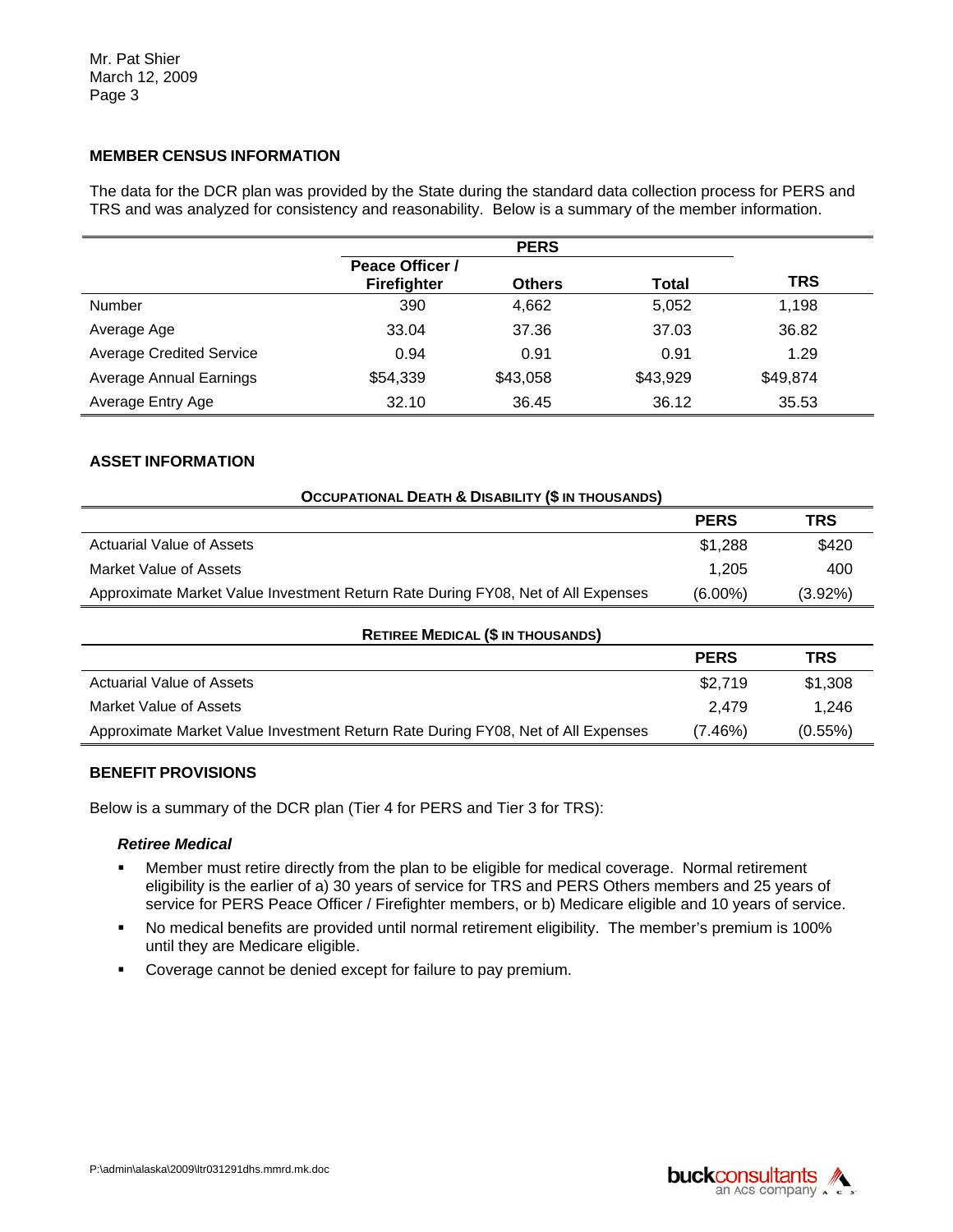- Members who are receiving disability benefits or survivors who are receiving monthly survivor benefits are not eligible until the member meets, or would have met if he/she had lived, the normal retirement eligibility requirements.
- The plan's coverage is supplemental to Medicare.
- The Medicare-eligible premium will be based on the member's years of service. The percentage of premium paid by the member is as follows:

| <b>Years of Service</b> | <b>Percent of Premium Paid</b><br>by Member |
|-------------------------|---------------------------------------------|
| Less than 15 years      | 30%                                         |
| $15 - 19$               | 25%                                         |
| $20 - 24$               | 20%                                         |
| $25 - 29$               | 15%                                         |
| 30 years or more        | 10%                                         |

### *Occupational Disability*

- Benefit is 40% of salary at date of disability.
- **There is no increase in the benefit after commencement.**
- **Member earns service while on occupational disability.**
- 10 years of service, or **Benefits cease when the member becomes eligible for normal retirement at Medicare-eligible age and** 
	- $\circ$  For PERS, at any age with 25 years of service for Peace Officer / Firefighter members or with 30 years of service for Others.
	- o For TRS, at any age with 30 years of service.
- Peace Officer / Firefighter members may select the defined contribution account or the monthly benefit payable as if they were retiring under Tier 3 (service continues during disability, final average salary is as of date of disability).
- No medical benefits are provided until normal retirement eligibility. The member's premium is 100% until they are Medicare eligible. Medicare-eligible premiums follow the service-based schedule above.

# *Occupational Death*

- **Benefit is 50% of salary for Peace Officer / Firefighter members and 40% of salary for PERS Others and** TRS members.
- There is no increase in the benefit after commencement.
- **Benefits cease when the member would have become eligible for normal retirement.**
- The period during which the survivor is receiving benefits is counted as service credit toward medical benefits.
- No medical benefits are provided until the member would have been eligible for normal retirement. The surviving spouse's premium is 100% until the member would have been Medicare eligible. Medicareeligible premiums follow the service-based schedule above.

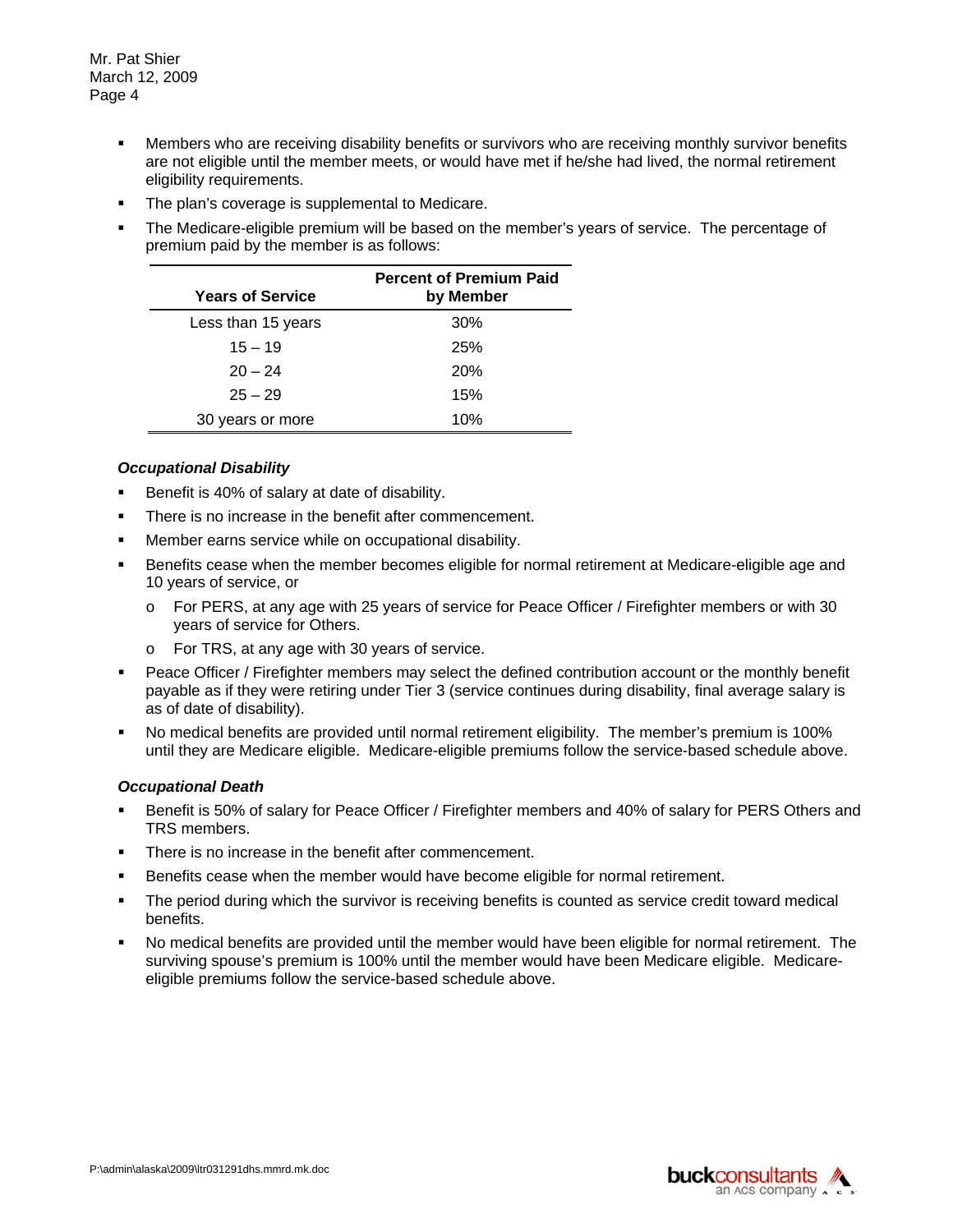Mr. Pat Shier March 12, 2009 Page 5

### **ASSUMPTIONS AND METHODS**

The calculations were based on the June 30, 2008 valuation, methods and assumptions for the DB Plans for PERS and TRS unless otherwise indicated below:

- The asset valuation method recognizes 20% of the investment gain or loss in each of the current and preceding four years. This method will be phased in over the five-year period beginning July 1, 2006. Valuation assets are constrained to a range of 80% to 120% of the market value of assets.
- We assume that 100% of the PERS Peace Officer / Firefighter members will elect the monthly benefit at Medicare-eligible age (assumed to be 65) as opposed to the defined contribution plan.
- The retirement rates were changed to the following for both PERS and TRS:

| Age   | Rate |
|-------|------|
| < 55  | 2%   |
| 55-59 | 3%   |
| 60    | 5%   |
| 61    | 5%   |
| 62    | 10%  |
| 63    | 5%   |
| 64    | 5%   |
| 65    | 25%  |
| 66    | 25%  |
| 67    | 25%  |
| 68    | 20%  |
| 69    | 20%  |
| 70    | 100% |

 $\mathbf{r}$ 

 The select and ultimate termination rates were changed for PERS and TRS. The ultimate rates were set to the corresponding system's pension valuation rates loaded by 10%. The select period is 5 years and the rates are as follows:

| <b>Years of Employment</b> | <b>PERS Peace Officer /</b><br><b>Firefighter</b> | <b>PERS Others</b> | <b>TRS</b> |
|----------------------------|---------------------------------------------------|--------------------|------------|
|                            | 14%                                               | 25%                | 18%        |
| ⌒                          | 12%                                               | 23%                | 15%        |
| 3                          | 10%                                               | 20%                | 12%        |
| 4                          | 9%                                                | 16%                | 10%        |
| 5                          | 8%                                                | 15%                | 8%         |

### **Select Rates of Turnover During the First 5 Years of Employment**

 Occupational death and disability is assumed to be 100% of all disabilities and deaths. This conservatism is built in to provide a cushion in case adverse experience is realized in the first few years of this plan. If we were to apply our valuation occupational assumptions, the portion assumed for each group would be:

- o 75% of all death or disabilities for PERS Peace Officer / Firefighter.
- o 50% of all death or disabilities for PERS Others members.
- $\circ$  0% of all death or disabilities for TRS.
- We assume that 100% of the members eligible for the medical benefits will elect to participate.

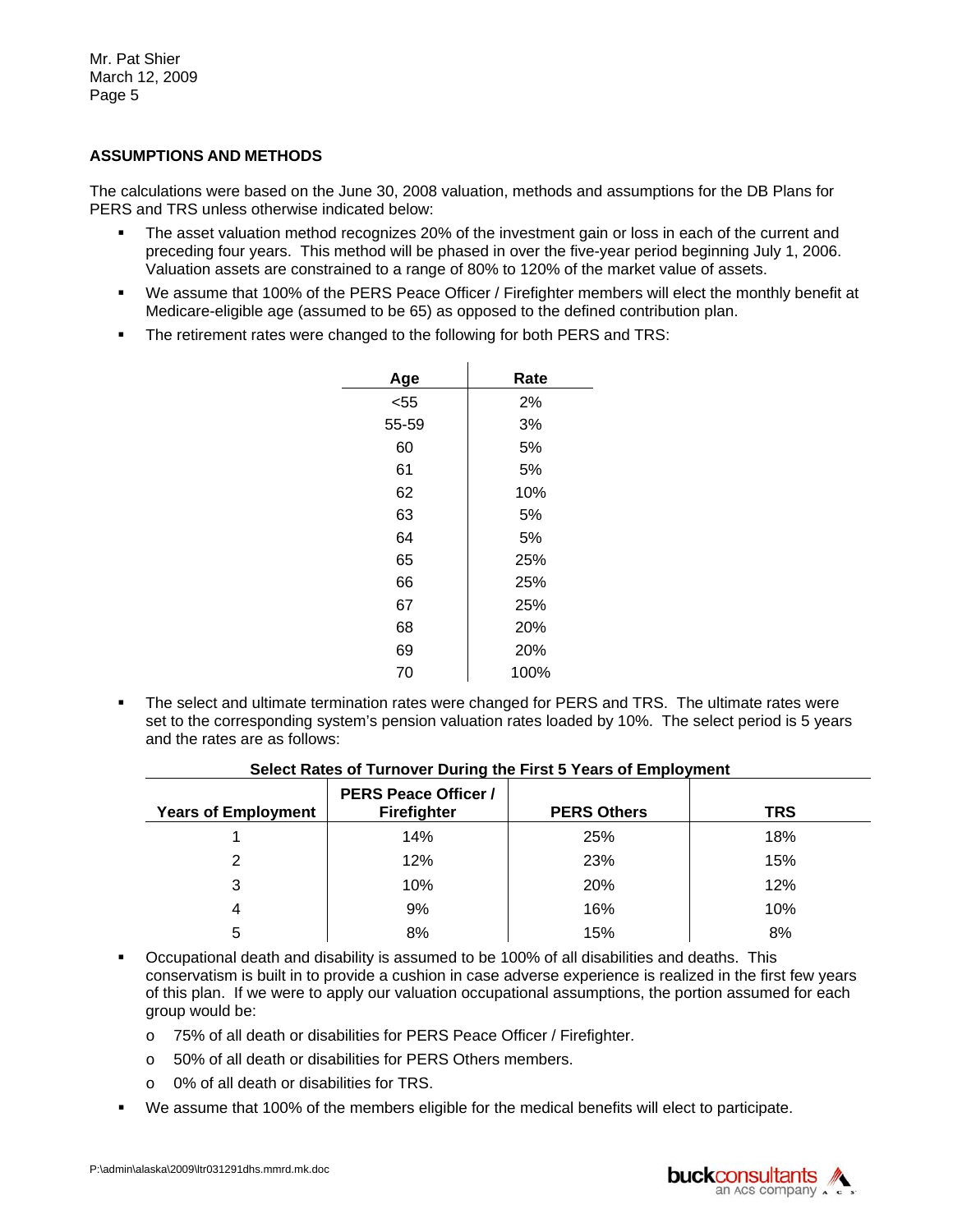Mr. Pat Shier March 12, 2009 Page 6

> **Due to the lack of experience for the DCR plan only, base claims costs are based on those described in** the actuarial valuations as of June 30, 2008 for PERS and TRS with some adjustments. The claims costs were adjusted to reflect the differences between the DCR medical plan and the DB medical plan. These differences include different coverage levels and an indexing of the retiree out-of-pocket dollar amounts. To account for higher initial copays, deductibles and out-of-pocket limits, FY09 claims costs were reduced 5.9% for medical and 0.7% for prescription drugs. Retiree out-of-pocket amounts were indexed 4.8% each year to reflect the effect of the deductible leveraging on trend, putting the annual projected trend closer to the ultimate trend rate.

# **CAUTION REGARDING ASSUMED PARTICIPATION AND COSTS**

Normal cost calculated for the PERS and TRS DCR members is based on June 30, 2008 valuation data plus claims experience for the four-year period ending June 30, 2008. However, long-term costs will be a function of demographic characteristics that may not become credible for as many as 10 years into the future. Healthcare claims credibility will mature over an even longer period. Transferring employees with sufficient service can retire under the new plan as early as July 1, 2011, but it will likely be 2016 or even 2021 before there are 500 or more retirees and covered dependents. At that point, there will begin to be credible claims experience under the plan. We hope to convey that healthcare, death benefit and disability benefit costs will take many years to emerge on a credible basis under the new plan, and that actuarial valuations in the meantime may be more variable year-to-year than is otherwise the case.

# **CHANGES SINCE THE PRIOR VALUATION**

There were no changes in benefit provisions or actuarial methods. There were two changes in assumptions from the prior valuation. First, future increases in healthcare cost trend rates were changed to the Society of Actuaries' Healthcare Cost Trend Model. Second, the portion of all Medicare retirees assumed to be Part B only was decreased from 5% to 4%.

The undersigned are members of the American Academy of Actuaries and the Society of Actuaries, are fully qualified to provide actuarial services to the State of Alaska, meet the Academy's Qualification Standards to issue this statement of Actuarial Opinion, and are available to answer questions regarding this letter.

We believe that these results conform with the requirements of the Alaska statutes, and where applicable, other federal and accounting laws, regulations and rules, as well as generally accepted actuarial principles and practices.

Please let us know if you have any questions or if we can be of further assistance.

Sincerely,

David H. Alschinstey

David H. Slishinsky, ASA, EA, MAAA Michelle Reding DeLange, FSA, Principal, Consulting Actuary Principal, Consulting Actuary

Michaelle mat